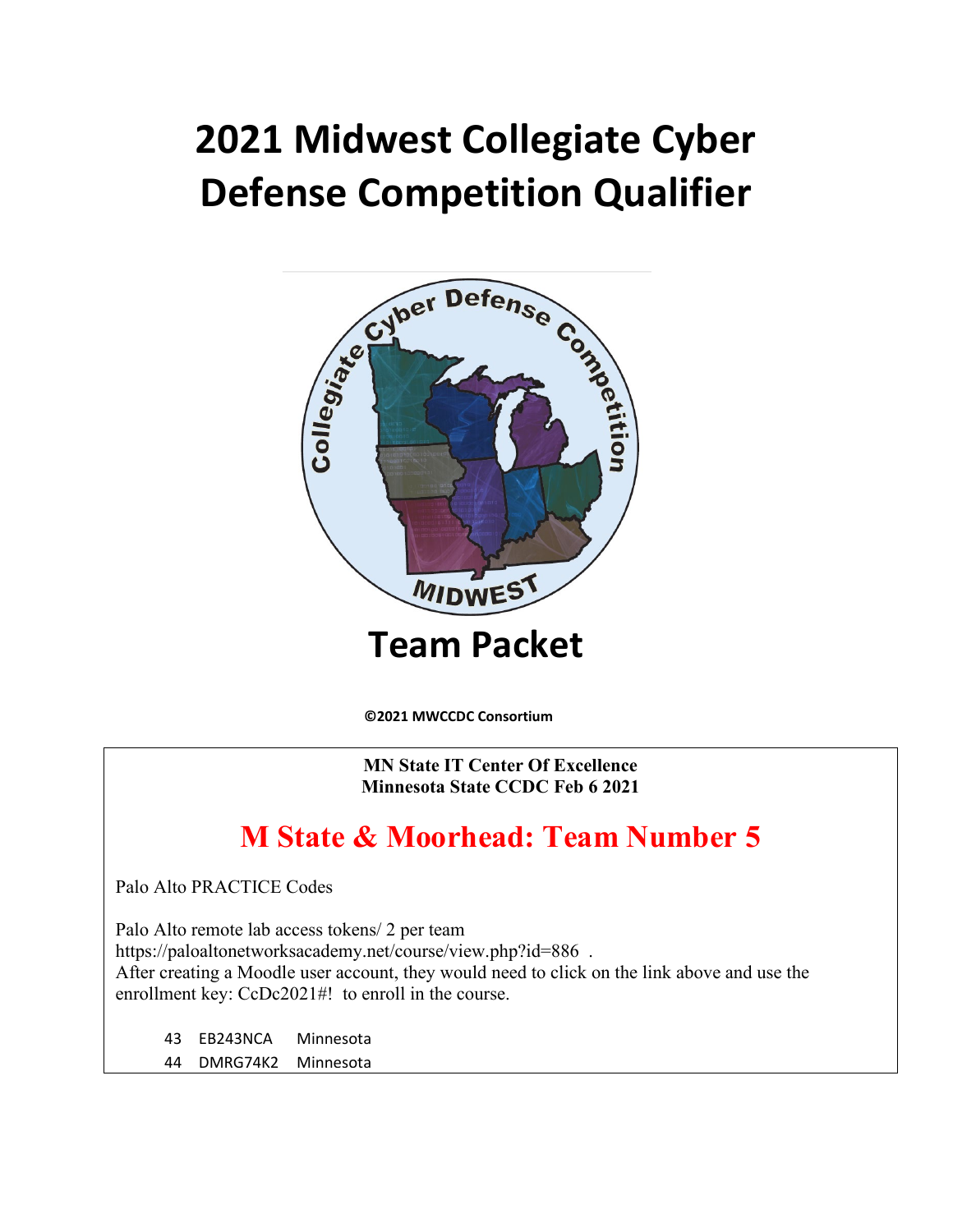## **Table of Contents**

### **Contents**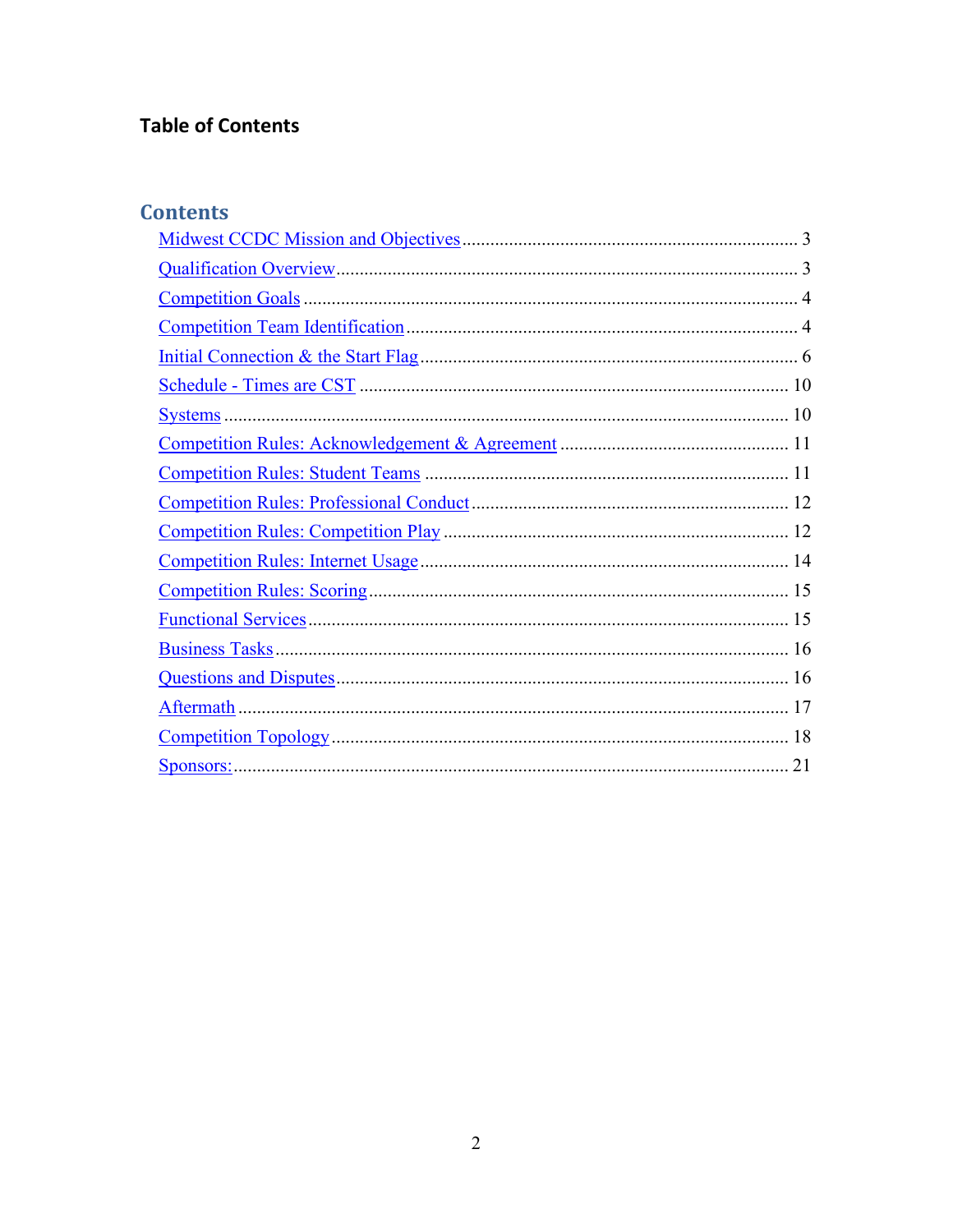#### <span id="page-2-0"></span>**Midwest CCDC Mission and Objectives**

The Midwest Collegiate Cyber Defense Competition (CCDC) provides an opportunity for qualified educational institutions in the Midwest to compete, and is part of a national organization (see www.nationalccdc.org) to provide a unified approach across nine regions of the country. Qualified educational institutions include those with information assurance or computer security curricula. The Midwest Collegiate Cyber Defense Competition is designed to provide a controlled competitive environment that will permit each participating institution to assess their students' depth of understanding and operational competency in managing the challenges inherent in protecting an enterprise network infrastructure and business information systems.

#### <span id="page-2-1"></span>**Qualification Overview**

The Midwest Collegiate Cyber Defence Competition Qualifier (MWCCDCQ) is managed by the MWCCDC Consortium, LLC. The competition is designed to test each student team's ability to secure a networked computer system while maintaining standard business functionality. The scenario involves team members simulating a group of employees from an IT service company that will initiate administration of an IT infrastructure. The teams are expected to manage the computer network, keep it operational, and prevent unauthorized access. Each team will be expected to maintain and provide public services: a web site, a secure web site, an email server, a database server, an online curriculum server, and workstations used by simulated sales, marketing, and research staff as per company policy and mission. Each team will start the competition with a set of identically configured systems.

The objective of the competition is to measure a team's ability to maintain secure computer network operations in a simulated business environment. This is not just a technical competition, but also one built upon the foundation of business operations, policy, and procedures. A technical success that adversely impacts the business operation will result in a lower score as will a business success which results in security weaknesses.

Student teams will be scored on the basis of their ability to detect and respond to outside threats, including cyber-attack while maintaining availability of existing network services such as mail servers and web servers, respond to business requests such as the addition or removal of additional services, and balance security against varying business needs.

Qualifying teams from the 2021 MWCCDQC will have the opportunity to participate in the 2021 Erich J. Spengler Midwest Regional CCDC, March 19-20, 2021. This year the Regional CCDC will be a remote event where schools will compete from their school campus.

A team qualifies to compete in the Erich J. Spengler Midwest Regional CCDC if they win their respective MW State CCDC Qualification competition, as long as there are at least two teams competing from their state. Multistate qualification CCDC competitions pick first place teams per state for regional eligibility regardless of actual placement. The Erich J. Spengler Midwest Regional CCDC can support up to ten teams, so there is room for the addition of at least one wildcard team. A MW Wildcard CCDC event on March 6, 2021 will occur comprised of all second place teams, together with any single state participants. Winners of the MW Wildcard CCDC will be selected in order to obtain ten teams for the Erich J. Spengler MW regional CCDC.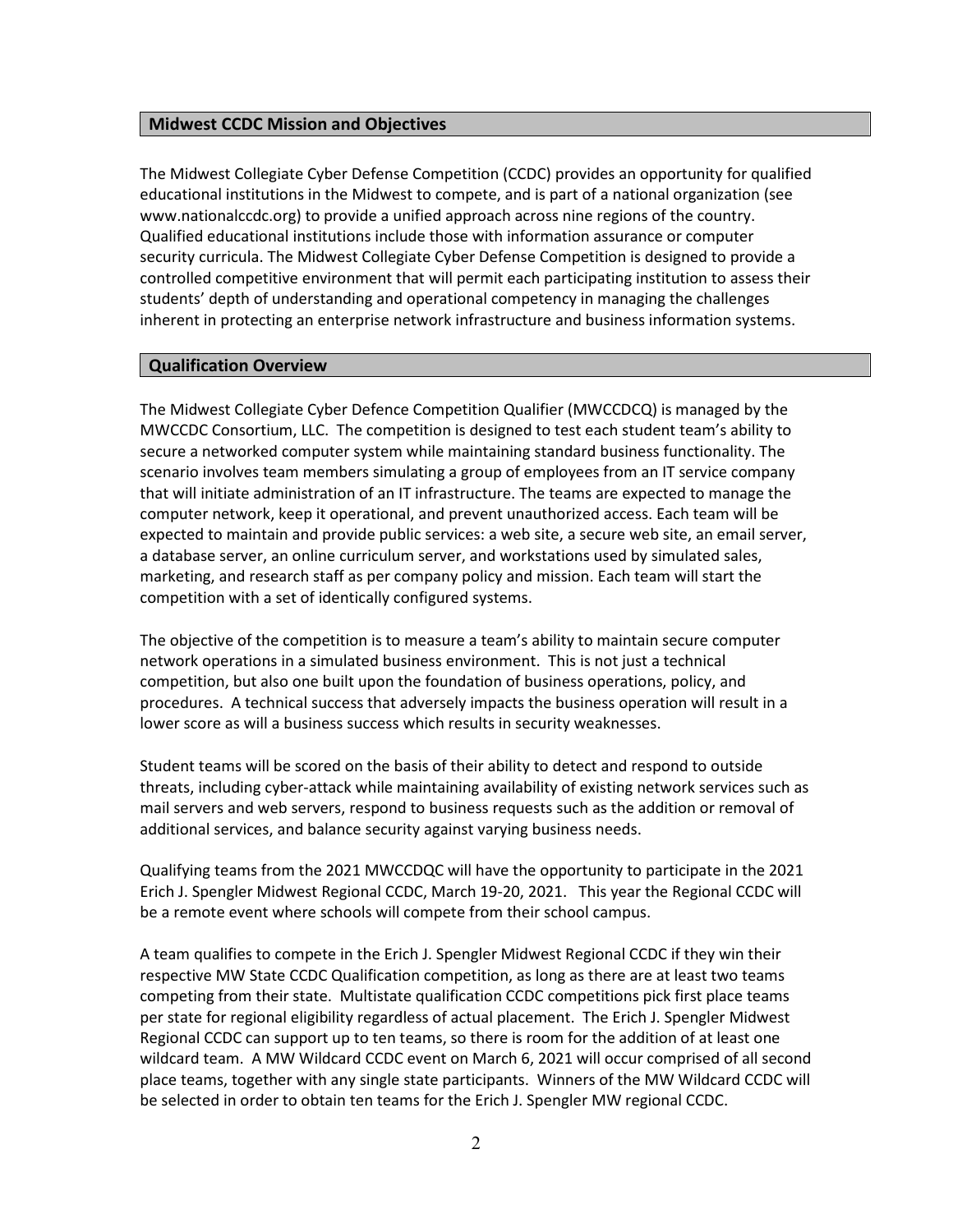#### <span id="page-3-0"></span>**Competition Goals**

- 1. To promote fair and equitable standards for cyber defense and technology based competitions that can be recognized by industry
- 2. To evaluate the defensive and responsive skills of each team under exact hardware, software application, and operating system configurations using a joint academic and industry rating scale
- 3. To demonstrate the effectiveness of each participating institution's academic security program
- 4. To be executed by a preponderance of industry professionals
- 5. To have industry recognition, participation and acceptance of each competition
- 6. To rate the effectiveness of each competition against a predefined standard of competition rules
- 7. To provide a cooperative and competitive atmosphere among industry partners and academia in the area of cyber defense education
- 8. To provide recognition for participating teams
- 9. To increase public awareness of academic and industry efforts in the area of cyber defense education

#### <span id="page-3-1"></span>**Competition Team Identification**

**Blue Team** - student team representing a specific academic institution or major campus competing in this competition; each team must submit a roster of up to 12 competitors to the Competition Manager. Each competition team may consist of up to eight (8) members chosen from the submitted roster. The remainder of the roster is for substitution in the event a member of the active competition team cannot compete. Substitution in the competition team requires approval from the Competition Manager.

- Members and advisor sign a participation safety agreement if teams compete anywhere other than their academic institution
- Members and advisor sign a photo release document where applicable
- have completed a minimum of one semester in the participating institution's networking or security curriculum
- Students should maintain a full time status at the time the competition is conducted.
- National rules apply[; www.nationalccdc.org](about:blank)
- **Red Team** Professional network penetration testers from industry approved by the competition director and industry representatives
	- Scan and map the network of each competition team
	- Attempt to penetrate the defensive capabilities of each Blue Team network and modify any acquired environment
	- Assess the security of each Blue Team network
	- Attempt to capture specific files on targeted devices of each Blue Team network
	- Attempt to leave specific files on targeted devices of each Blue Team network
	- Follow rules of engagement for the competition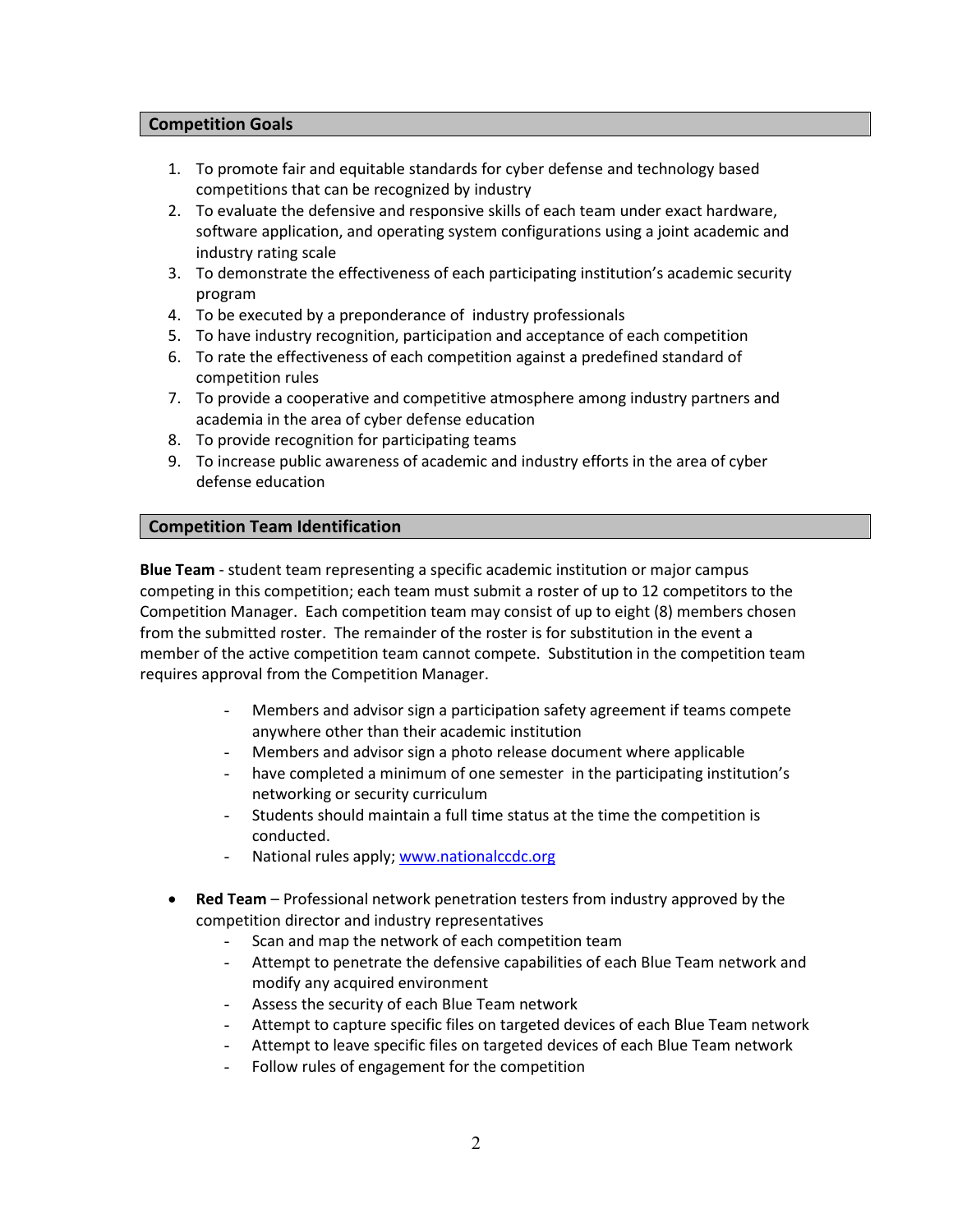• **White Team** – Representatives from industry who serve as competition judges, remote site judges, room monitors and security enforcement in the various competition rooms.

Each team competing remotely from their academic institution must have a remote site judge on site, present during most active times of the competition.

Judges will assess the competition team's ability to maintain their network and service availability based upon a business inject and a scoring instrument, delivering inject scenarios, scoring of injects, creating log entries, securing log files, issuing or controlling the timing of injects, etc. White Team members present in the competition room will assist judges by observing teams, confirming proper inject completion, report issues, and assure compliance of rules and guidelines.

- **Chief Judge:**
	- Serves as the final authority on scoring decisions or issues relating to equity or fairness of events or activities
	- Cannot be from any institution that has a competing Blue team or have any interest in any team outcome
	- Ideally, should be a representative from industry or law enforcement
	- Final authority of all judging decisions, including assessment of final scores and winners of the competition
- **Gold Team** Comprised of the Competition Manager, the host site Chief Administrator, as well as representatives from industry and academia who make up the administration team both in planning and during the exercises. Responsibilities include, but are not limited to,
	- Administration and staffing of the cyber defense competition
	- Works with industry partners to orchestrate the event
	- Along with Industry White Team approves the Chief Judge
	- Has the authority to dismiss any team, team member, or visitor for violation of competition rules, inappropriate or unprofessional conduct
	- Makes provision for awards and recognition
	- Manages debrief to teams subsequent to the conclusion of the competition
	- If teams travel to another site, the Gold Team manages activities such as:
		- **Greet people**
		- **•** Organize food
		- **Assist in setting up the competition**
		- **Assist with hotel / travel arrangements**
- **Green Team**  Tech support and hospitality assists with any technical needs necessary to maintain the integrity of the competition. Assists with ancillary functions – greeters, food service, local directions.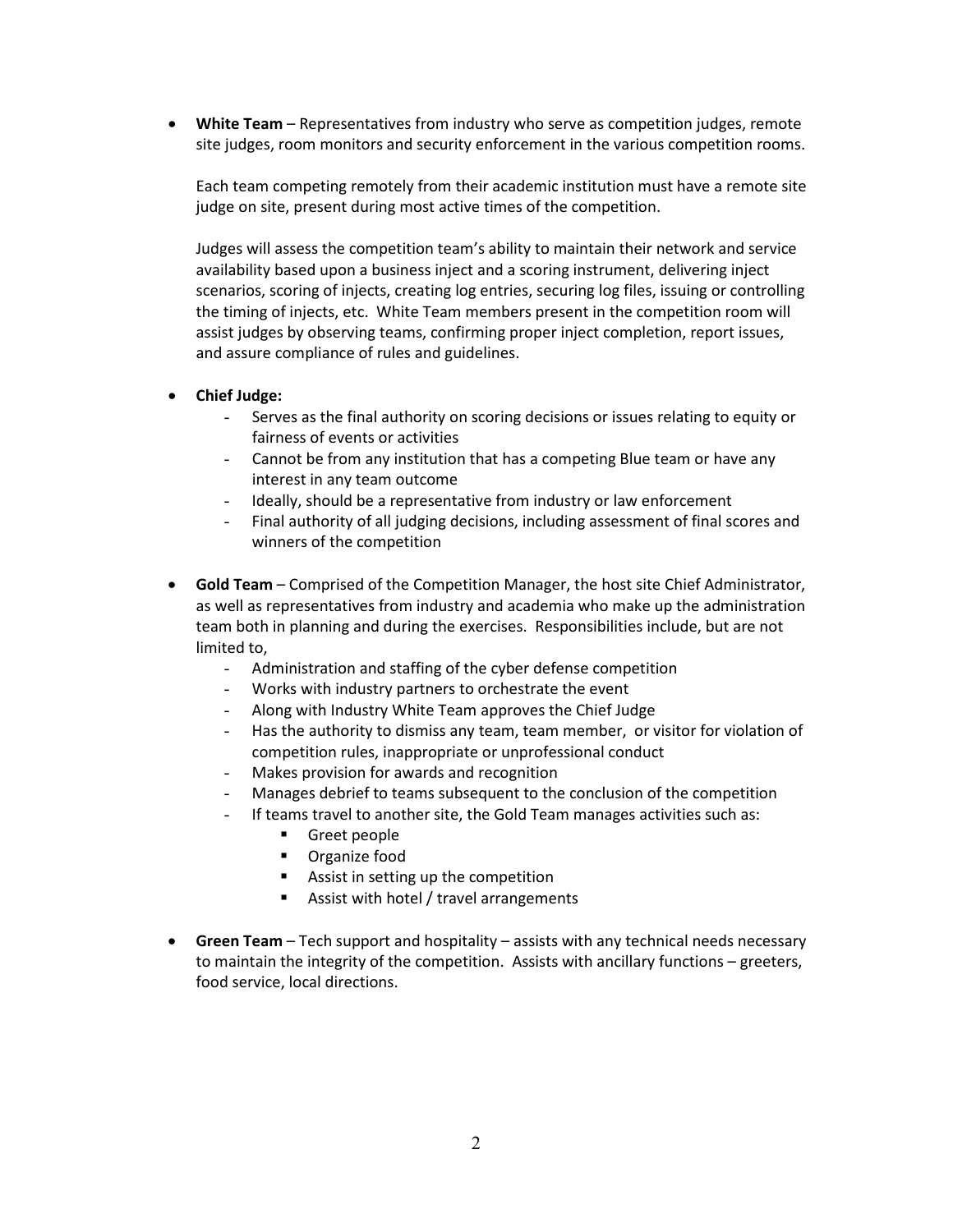#### <span id="page-5-0"></span>**Initial Connection & the Start Flag**

Using a NETLAB+™ VE powered Cyber Stadium to compete is simple and straightforward. There are two separate systems that are used which interact to provide the services and communication necessary to meet the goals of the CCDC.

System 1 - ISE (Inject Scoring System)/Team Portal - This system is totally separate from the competition environment and is used by Blue Teams to display current services, as viewed by the indigenous scoring engine, communicate to the White Team, and receive inject tasks and notifications.

This system is accessed via a browser,

#### **ccdcadmin1.morainevalley.edu**

Note that the MWCCDC Consortium supports additional ISE/Team Portals,

**ccdcadmin2.morainevalley.edu ccdcadmin3.morainevalley.edu ccdcadmin4.morainevalley.edu**

Follow the instructions from your competition manager for the specific ISE/Team Portal that will be used for your CCDC qualification event.

| $\leftarrow$ $\rightarrow$ C<br>← ccdcadmin1.morainevalley.edu                        |                                                                                                    |  |  |  |  |  |  |  |
|---------------------------------------------------------------------------------------|----------------------------------------------------------------------------------------------------|--|--|--|--|--|--|--|
|                                                                                       | <b>Inject Scoring Engine 3.8</b>                                                                   |  |  |  |  |  |  |  |
| <b>Navigation</b><br>• Dashboard<br>· System Time: Wed, 05<br>Dec 2012 04:02:20 +0000 | Welcome to the Collegiate Cyber Defense Competition Scoring Engine.<br>Please sign in to continue. |  |  |  |  |  |  |  |
| <b>User login</b><br>Username: *                                                      |                                                                                                    |  |  |  |  |  |  |  |
| Password:*<br>Log in<br>• Request new password                                        |                                                                                                    |  |  |  |  |  |  |  |

**Students should login to the ISE first.** There is one account per team that may be used to connect to the ISE where multiple logins using the same account is permissible. The accounts are,

team1, team2, team3, ……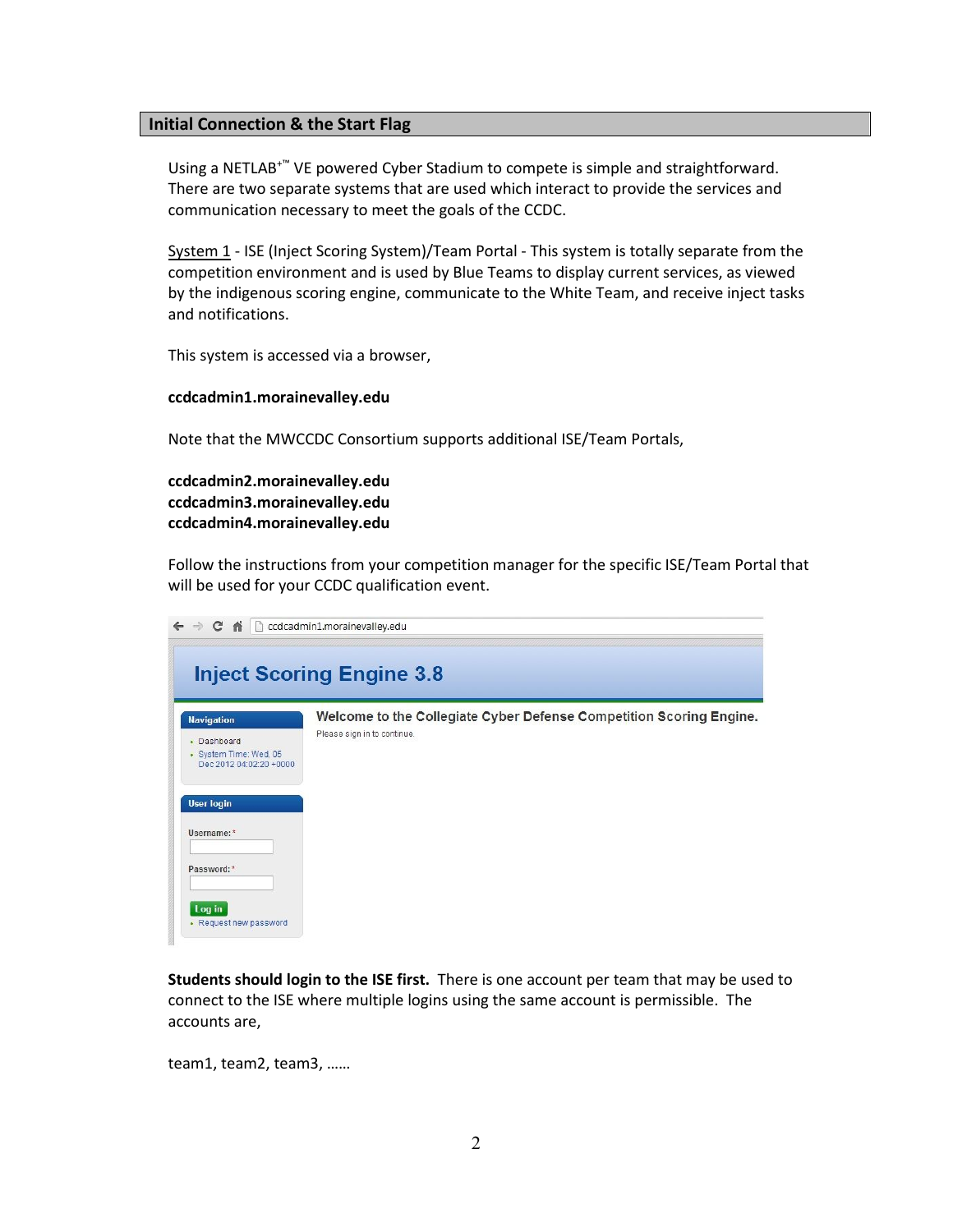The team password required to access the ISE is distributed, along with team assignment, by a competition manager prior to the scheduled start of the competition. When first connecting to the ISE, a member of the team should check for an initial inject task, usually identified as "Welcome" or something similar. The task simply requests a response back to the competition judges, signaling that access to the ISE has been successful, and that the responding team is ready to compete.

Once the competition judges have verified that all teams are ready to compete, or have provided ample time to respond, the competition judges will release a second inject, providing the team password (applicable to all accounts for a particular team) required to access,

 $System 2$  - The NETLAB<sup>+™</sup> VE Competition Stadium system used to access and manage the competition network. This too is accessed via a browser,

#### **ccdc.cit.morainevalley.edu**

Client requirements for the Blue Team workstations must conform to NDG guidelines. See, http://www.netdevgroup.com/products/requirements/ >> Supported Clients

Generally the client requirements are easily met with simple browser. The bandwidth requirement is 256 kb/s up and down per client minimum. Ports 80, 443 must be allowed outbound. A 10 Mb/s minimum synchronous service is recommended. **It is the responsibility of each participating school to assure that client requirements are met, and that proper internet service is provided.** 

The Competition Stadium login screen is shown below.

| ccdc.cit.morainevalley.edu                                                      |
|---------------------------------------------------------------------------------|
| <b>Username</b>                                                                 |
|                                                                                 |
| <b>A</b> Password                                                               |
|                                                                                 |
| Login                                                                           |
|                                                                                 |
|                                                                                 |
| CSSIA Virtualization Center                                                     |
| ccdc<br><b>Moraine Valley</b><br><b>Margin College</b>                          |
| Powered by NDG NETLAB+ <sup>®</sup> Copyright © Network Development Group, Inc. |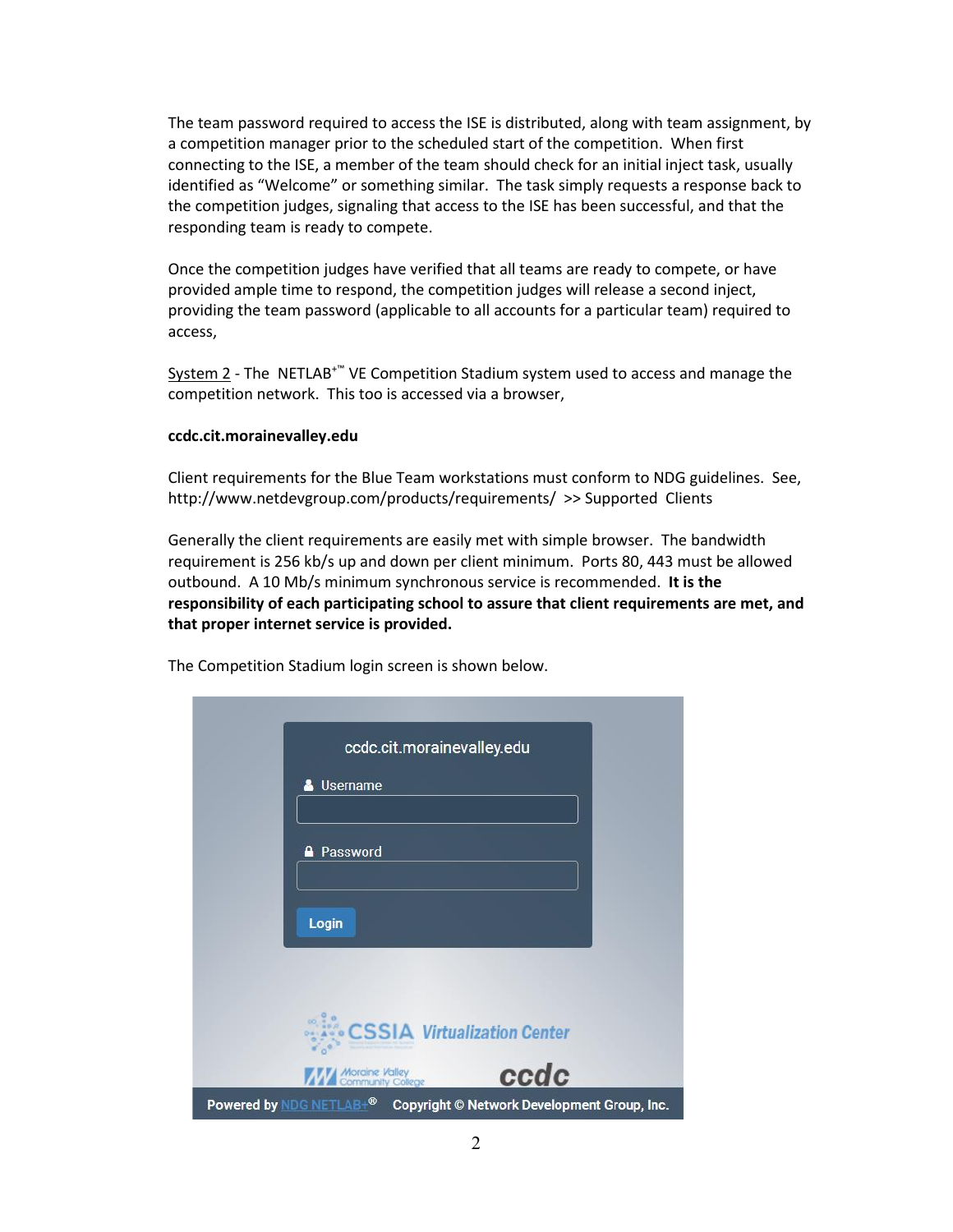There are eight accounts per team that may be used to connect to the Cyber Competition Stadium. For team1 they are,

v1u1, v1u2, v1u3, …., v1u8

Accounts for other teams follow the same pattern. For team2 the accounts are,

v2u1, ….

**Note that teams initially only have access to the ISE/Team Portal.** Team assignments are issued prior to the event so the proper accounts are known. The password needed to access the Competition Stadium is issued by the ISE via an inject to inform teams of their initial password applicable for all team accounts.

Once authenticated you will be asked to change your password and confirm a few details regarding your profile. Remember your new password! Subsequently you should see a lab reservation for your competition network, similar to the following:

| ID  | Date/Time                                                                   | <b>Description</b>                                                      | Pod                                                   |
|-----|-----------------------------------------------------------------------------|-------------------------------------------------------------------------|-------------------------------------------------------|
| 562 | 2018-11-06 08:55<br>2018-11-08 00:30<br>$\odot$<br>1 days, 3 hrs., 17 mins. | Class: 2019 CCDC State<br>Lab: Lab 0 (no VLANs) passwords<br>Type: Team | <b>CCDC State Team 10</b><br>CCDC<br><b>State Pod</b> |
|     | Enter Lab O                                                                 | Team: J                                                                 |                                                       |

Each team member can click on 'ENTER LAB' for their respective lab/pod reservation to gain access to their competition network. The competition network topology, shown later in this document, should be clearly visible. To access individual VMs simply click on the respective VM name at the top of the screen.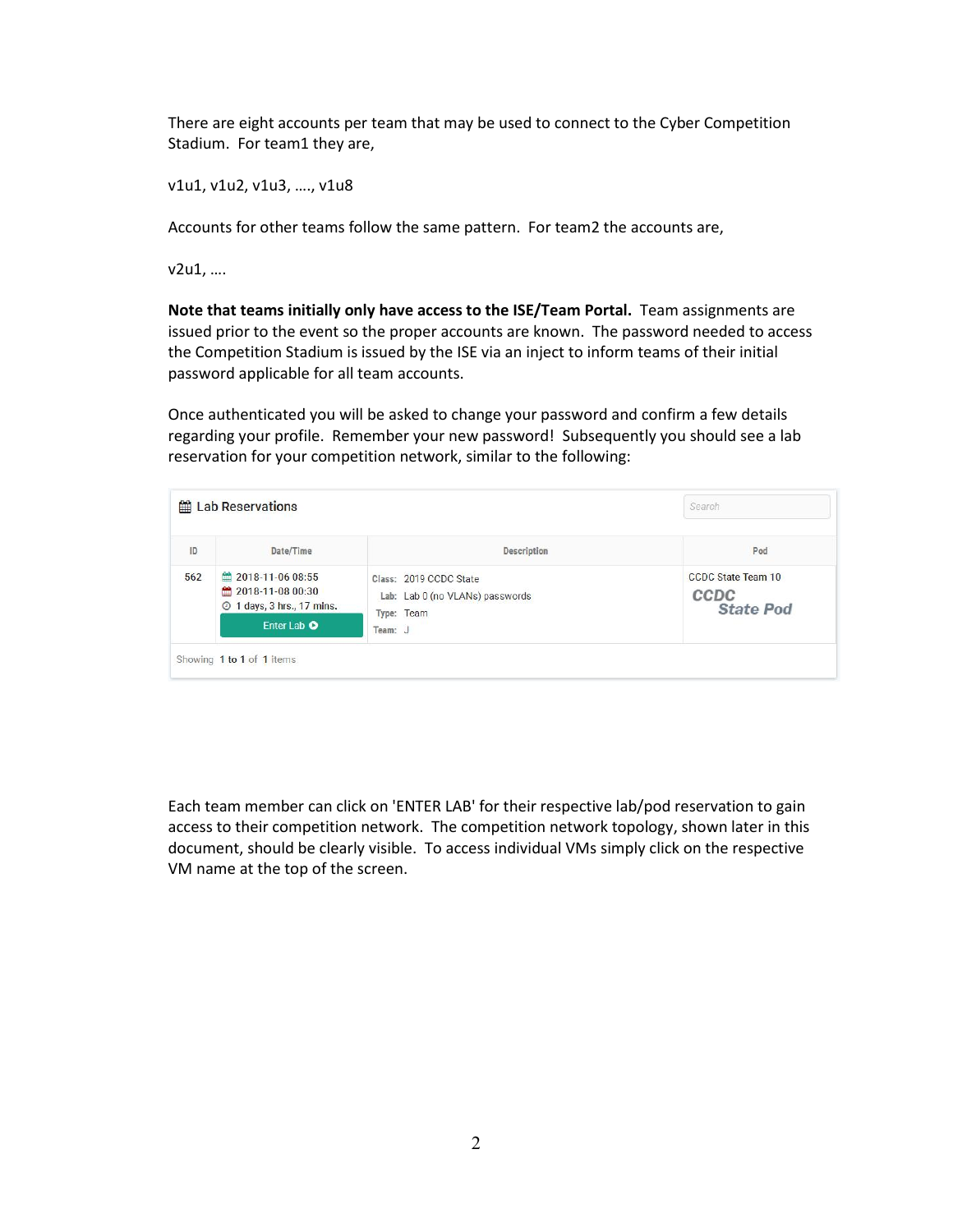| ccdc                                                                                                                            |  |  |  |  |  |  | Nellie Pod . |  |                                                                                                              |  |                                    |  |
|---------------------------------------------------------------------------------------------------------------------------------|--|--|--|--|--|--|--------------|--|--------------------------------------------------------------------------------------------------------------|--|------------------------------------|--|
| MyNETLAB > CCDC State Team 10 > Reservation 562 > Lab 0 (no VLANs) passwords                                                    |  |  |  |  |  |  |              |  |                                                                                                              |  |                                    |  |
|                                                                                                                                 |  |  |  |  |  |  |              |  | E Topology <i>B</i> Content ▼ M Status > dummy <b>Q Windows 10 ▼   Q Phantom ▼   Q Debian ▼   Q Ubuntu ▼</b> |  | $\Box$ 2008 R <sub>2</sub> $\star$ |  |
| $\Box$ Windows 8.1 $\bullet$ $\Box$ Splunk $\bullet$ $\Box$ CentOS $\bullet$ $\Box$ Fedora $\bullet$ $\Box$ Palo Alto $\bullet$ |  |  |  |  |  |  |              |  |                                                                                                              |  |                                    |  |

Users might wish to work on a VM in a separate window which they can do by the 'Undock' feature.

# ccdc

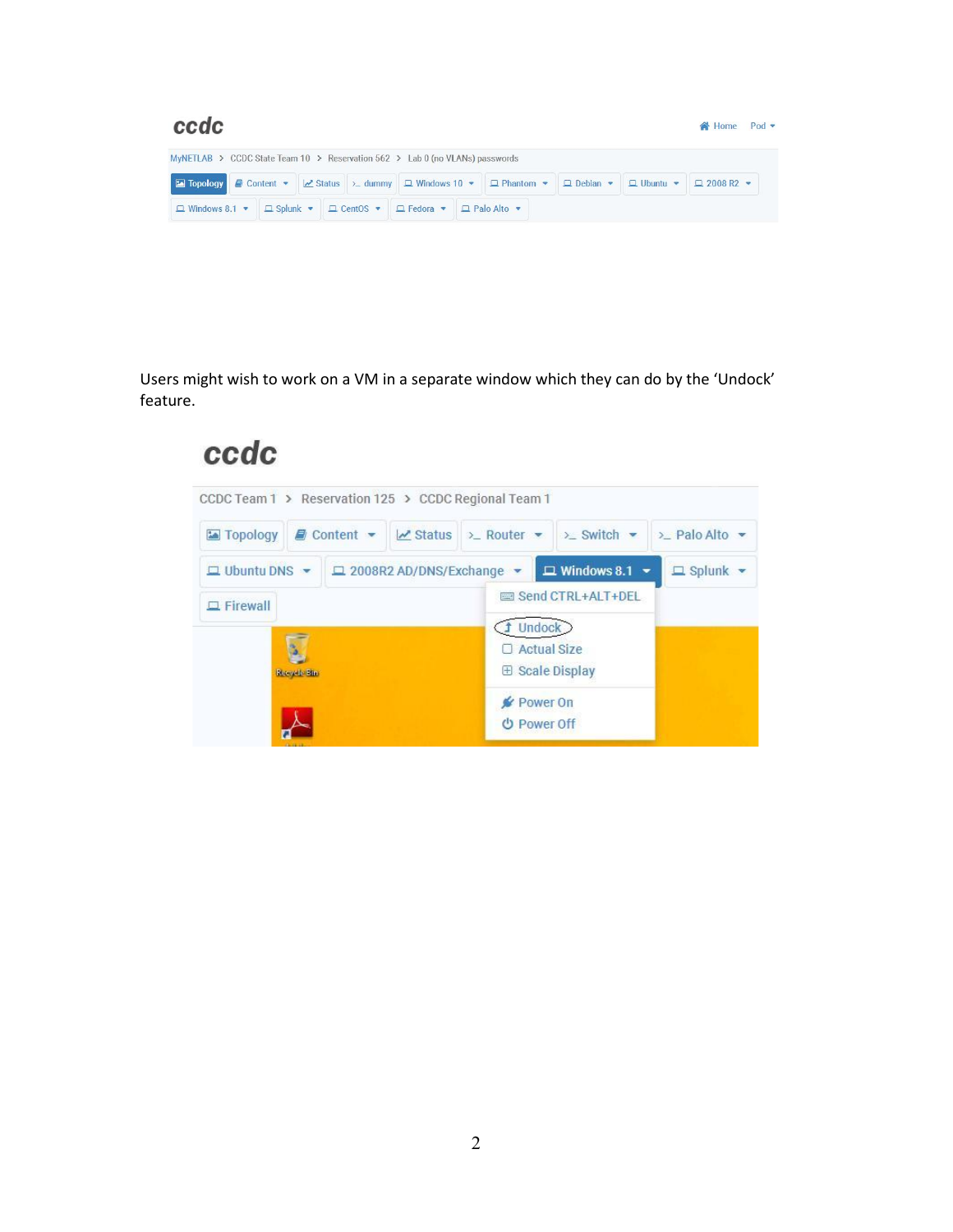#### <span id="page-9-0"></span>**Schedule - Times are CST**

| January 30, 2021  | Iowa, Ohio, Kentucky Qualifier                         |  |  |  |  |  |  |  |
|-------------------|--------------------------------------------------------|--|--|--|--|--|--|--|
| 7am               | Teams arrive at their competition rooms                |  |  |  |  |  |  |  |
|                   | Welcome Inject Released; teams login to the ISE        |  |  |  |  |  |  |  |
| 8am               | Drop Flag - competition stadium access inject released |  |  |  |  |  |  |  |
| 8am-2pm           | <b>Active Scoring</b>                                  |  |  |  |  |  |  |  |
| $2-3pm$           | Closing Dialogue & Wrap-up                             |  |  |  |  |  |  |  |
| February 6, 2021  | Minnesota Qualifier                                    |  |  |  |  |  |  |  |
| 7am               | Teams arrive at their competition rooms                |  |  |  |  |  |  |  |
|                   | Welcome Inject Released; teams login to the ISE        |  |  |  |  |  |  |  |
| 8am               | Drop Flag - competition stadium access inject released |  |  |  |  |  |  |  |
| 8am-2pm           | <b>Active Scoring</b>                                  |  |  |  |  |  |  |  |
| $2-3pm$           | Closing Dialogue & Wrap-up                             |  |  |  |  |  |  |  |
| February 6, 2021  | Indiana CCDC Qualifier                                 |  |  |  |  |  |  |  |
| 8am               | Teams arrive at their competition rooms                |  |  |  |  |  |  |  |
|                   | Welcome Inject Released; teams login to the ISE        |  |  |  |  |  |  |  |
| 9am               | Drop Flag - competition stadium access inject released |  |  |  |  |  |  |  |
| 9am-3pm           | <b>Active Scoring</b>                                  |  |  |  |  |  |  |  |
|                   | 3-4pm Closing Dialogue & Wrap-up                       |  |  |  |  |  |  |  |
| February 13, 2021 | Illinois, Michigan, Missouri, Wisconsin CCDC Qualifier |  |  |  |  |  |  |  |
| 8am               | Teams arrive at their competition rooms                |  |  |  |  |  |  |  |
|                   | Welcome Inject Released; teams login to the ISE        |  |  |  |  |  |  |  |
| 9am               | Drop Flag - competition stadium access inject released |  |  |  |  |  |  |  |
| 9am-3pm           | <b>Active Scoring</b>                                  |  |  |  |  |  |  |  |
| $3-4pm$           | Closing Dialogue & Wrap-up                             |  |  |  |  |  |  |  |

For combined state events, teams should be careful to take note of time zone differences.

#### <span id="page-9-1"></span>**Systems**

- 1. Each team will start the competition with identically configured systems.
- 2. Teams may not add or remove any computer, printer, or networking device from the designated competition area.
- 3. This document provides the overall system architecture, network configuration, and initial set-up of the competition.
- 4. Teams should not assume any competition system is properly functioning or secure.
- 5. Throughout the competition, Green Team and White Team members will occasionally need access to a team's systems for scoring, troubleshooting, etc. Teams must allow Green Team and White Team member access when requested.
- 6. Network traffic generators may be used throughout the competition to generate traffic on each team's network. Traffic generators may generate typical user traffic as well as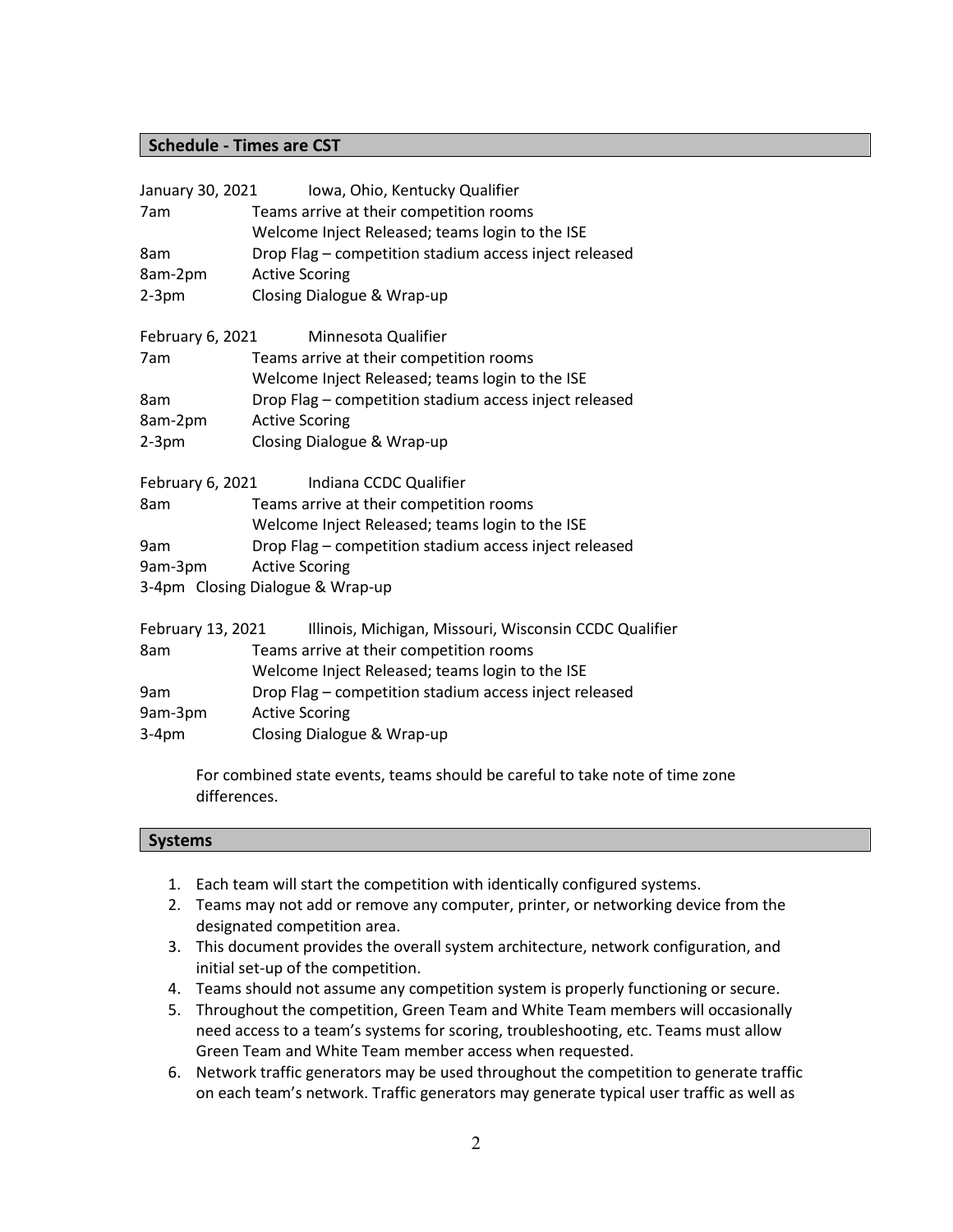suspicious or potentially malicious traffic from random source IP addresses throughout the competition.

- 7. Teams must maintain specific services on the "public" IP addresses assigned to their team and stipulated by this document. Moving services from one public IP to another is not permitted unless directed to do so by an inject. Likewise, teams are not permitted to change the internal addressing or VLAN scheme of the competition network unless directed to do so by an inject.
- 8. Teams may re-task servers, moving a service from one server to another as long as the outside "public" IP address of the service remains the same. It is the responsibility of the team to understand all the particulars of scoring a service when doing so.
- 9. Teams are not permitted to alter the system names or IP address of their assigned systems unless directed by an inject; this may affect the results of the scoring mechanism.
- 10. In the event of system lock or failure, teams will be able to perform a cold boot from within the administration console of the remote system. This will not reset any system to its initial starting configuration. Teams do not have the ability to revert/snapshot/scrub a VM, nor will Tech Support scrub a device. **There are no scrubs for the Qualification CCDC.**
- 11. Systems designated as user workstations within the competition network are to be treated as user workstations and may not be re-tasked for any other purpose by teams.
- 12. Teams may not modify the hardware configurations of workstations used to access the competition network.
- 13. Servers and networking equipment may be re-tasked or reconfigured as needed.

#### <span id="page-10-0"></span>**Competition Rules: Acknowledgement & Agreement**

Competition rules are applicable to all participants of the MWCCDQC. They provide structure for the makeup of student teams, permitted actions during competition play, guidelines for scoring, and contingencies for handling disputes. They also document expectations for appropriate conduct during the entire time participants are guests at a host site, or are competing from their academic institution. Team advisors and all student participants are expected to know and follow all CCDC rules and guidelines. Access to the competition stadium environment implies their acknowledgement of competition rules and their commitment to abide by them.

Team advisors and team captains are responsible for deploying the competition rules to the remaining members of their team. Host sites reserve the right to stipulate additional rules conforming to local policies and guidelines.

#### <span id="page-10-1"></span>**Competition Rules: Student Teams**

- 1. Each team will consist of up to no more than eight members. All team advisors have been informed of and will adhere to all national rules. See [www.nationalccdc.org](about:blank)
- 2. Each team may have no more than two graduate students as team members.
- 3. Each team may have one advisor present during the entire competition this may be a faculty/staff member or an administrator. Institutions may also send additional faculty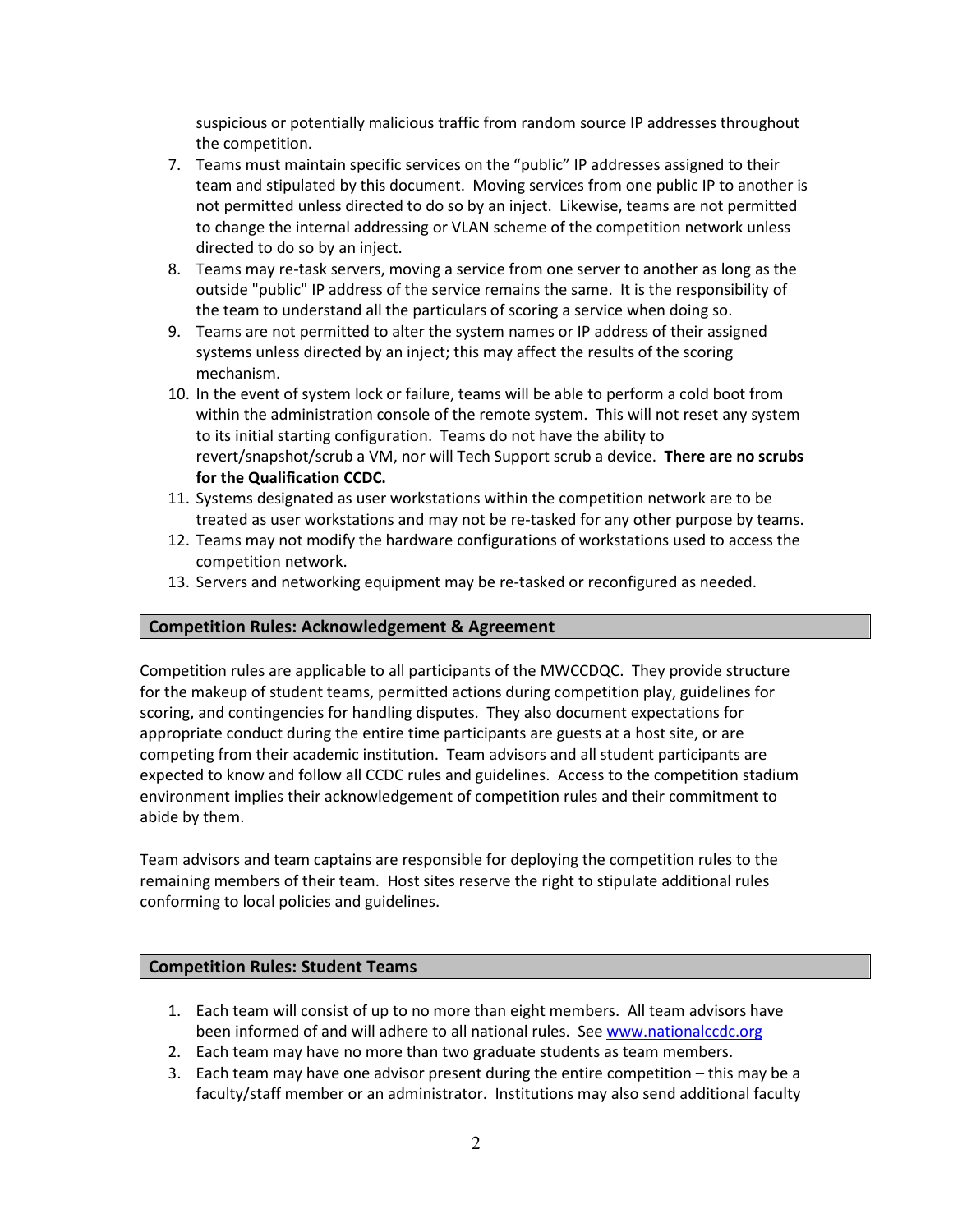representatives with the approval of the Competition Manager. Team advisors and faculty representatives may not assist or advise the team during the competition. Team advisors and faculty representatives may not be involved in any scoring or decisions that involve a participating institution or Blue Team.

- 4. All team members, the team advisor, and all faculty representatives may be issued badges identifying team affiliation. If issued, they must be worn at all times during competition hours.
- 5. Each team will designate a Team Captain for the duration of the competition to act as the team liaison between the competition staff and the teams before and during the competition.
- 6. If the member of a qualifying team is unable to attend the national competition, that team may substitute another student in their place from the submitted roster.

#### <span id="page-11-0"></span>**Competition Rules: Professional Conduct**

- 1. All participants are expected to behave professionally at all times they are visiting the host site, or competing from a remote site, and at all preparation meetings.
- 2. Host site/ local site policies and rules apply throughout the competition.
- 3. All Cyber Defense Competitions are alcohol free events. No drinking is permitted at any time during the competition.
- 4. Activities such as swearing, consumption of alcohol or illegal drugs, disrespect, unruly behavior, sexual harassment, improper physical contact, becoming argumentative, or willful physical damage have no place at the competition.
- 5. In the event of unprofessional conduct, student team members and their advisor will meet with Gold Team members upon request. The consequence of unprofessional conduct will be determined by the Site Administrator with the recommendation of the Gold Team. This may be a warning, point penalty, disqualification, or expulsion from the campus.
- 6. The Site Administrator or a Gold Team member from the MWCCDC Consortium reserves the right to disqualify an offender from participation in future competitions.

#### <span id="page-11-1"></span>**Competition Rules: Competition Play**

- 1. During the competition team members are forbidden from entering or attempting to enter another team's competition workspace, room, or competition network. They are also forbidden from accessing another Team network, either through their competition network, or by remote access to another team.
- 2. All requests for items such as software, service checks, system resets, and service requests must be submitted to the White Team. Requests must clearly show the requesting team (do not identify your institution) , action or item requested, and date/time requested. Remote site judges may facilitate this function, or requests may be made via the ISE/Team Portal.
- 3. Teams must compete without outside assistance from non-team members which includes team advisors and sponsors. All private communications (calls, emails, chat, directed emails, forum postings, conversations, requests for assistance, etc.) with nonteam members are forbidden and are grounds for disqualification.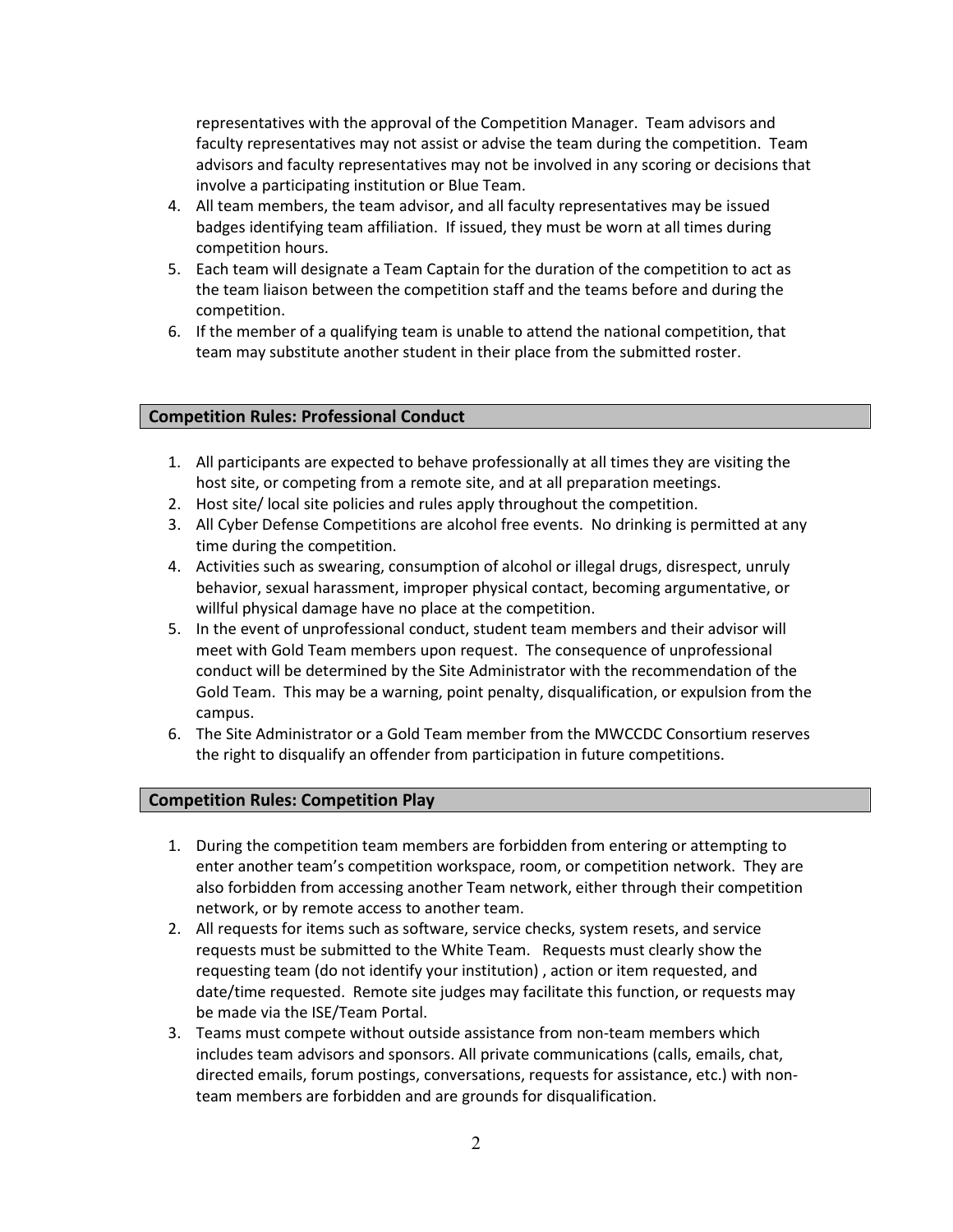- 4. No PDAs, memory sticks, CD-ROMs, electronic media, or other similar electronic devices are allowed in the room during the competition unless specifically authorized by the White Team in advance. All cellular calls must be made and received outside of team rooms. Any violation of these rules will result in disqualification of the team member and a penalty assigned to the appropriate team.
- 5. Teams may not bring any computer, tablets, PDA, or wireless device into the competition area. MP3 players with headphones will be allowed in the competition area provided they are not connected to any system or computer in the competition area.
- 6. Printed reference materials (books, magazines, checklists) are permitted in competition areas and teams may bring printed reference materials to the competition.
- 7. Team sponsors and observers are not competitors and are prohibited from directly assisting any competitor through direct advice, suggestions, or hands-on assistance. Any team sponsor or observers found assisting a team will be asked to leave the competition area for the duration of the competition and a point penalty will be assessed against the team.
- 8. An unbiased Red Team will probe, scan, and attempt to penetrate or disrupt each team's operations throughout the competition.
- 9. Team members will not initiate any contact with members of the Red Team during the hours of live competition. Team members are free to contact Red Team members, White Team members, other competitors, etc. outside of competition hours.
- 10. Only Blue Team, White Team or Gold Team members will be allowed in any Blue Team competition room. On occasion, White Team or Gold Team members may escort individuals (VIPs, press, etc.) through the competition area including team rooms. Guest visits must be approved by the Competition Director and are not encouraged as it may distract the Blue Team members during their activities.
- 11. White, Gold, or Green Team members will be allowed in competition areas outside of competition hours.
- 12. Teams are free to examine their own systems but no offensive activity against other teams, the White Team, or the Red Team will be tolerated. This includes port scans, unauthorized connection attempts, vulnerability scans, etc. Any team performing offensive activity against other teams, the White Team, the Red Team, or any global asset will be immediately disqualified from the competition. If there are any questions or concerns during the competition about whether or not specific actions can be considered offensive in nature contact the White Team before performing those actions.
- 13. Blue Team members may change passwords for administrator and user level accounts. Changes to passwords must be communicated according to the White Team guidelines. It is the responsibility of the Blue Team to understand how scoring may be impacted by changing passwords.
- 14. Blue Team members should maintain ICMP on all competition devices and systems, except the Core port of the Palo Alto VM. Teams are allowed to use active response mechanisms such as TCP resets when responding to suspicious/malicious activity. Any active mechanisms that interfere with the functionality of the scoring engine or manual scoring checks are exclusively the responsibility of the teams. Any firewall rule, IDS, IPS, or defensive action that interferes with the functionality of the scoring engine or manual scoring checks are exclusively the responsibility of the teams.
- 15. Each Blue Team will be provided with the same objectives and tasks.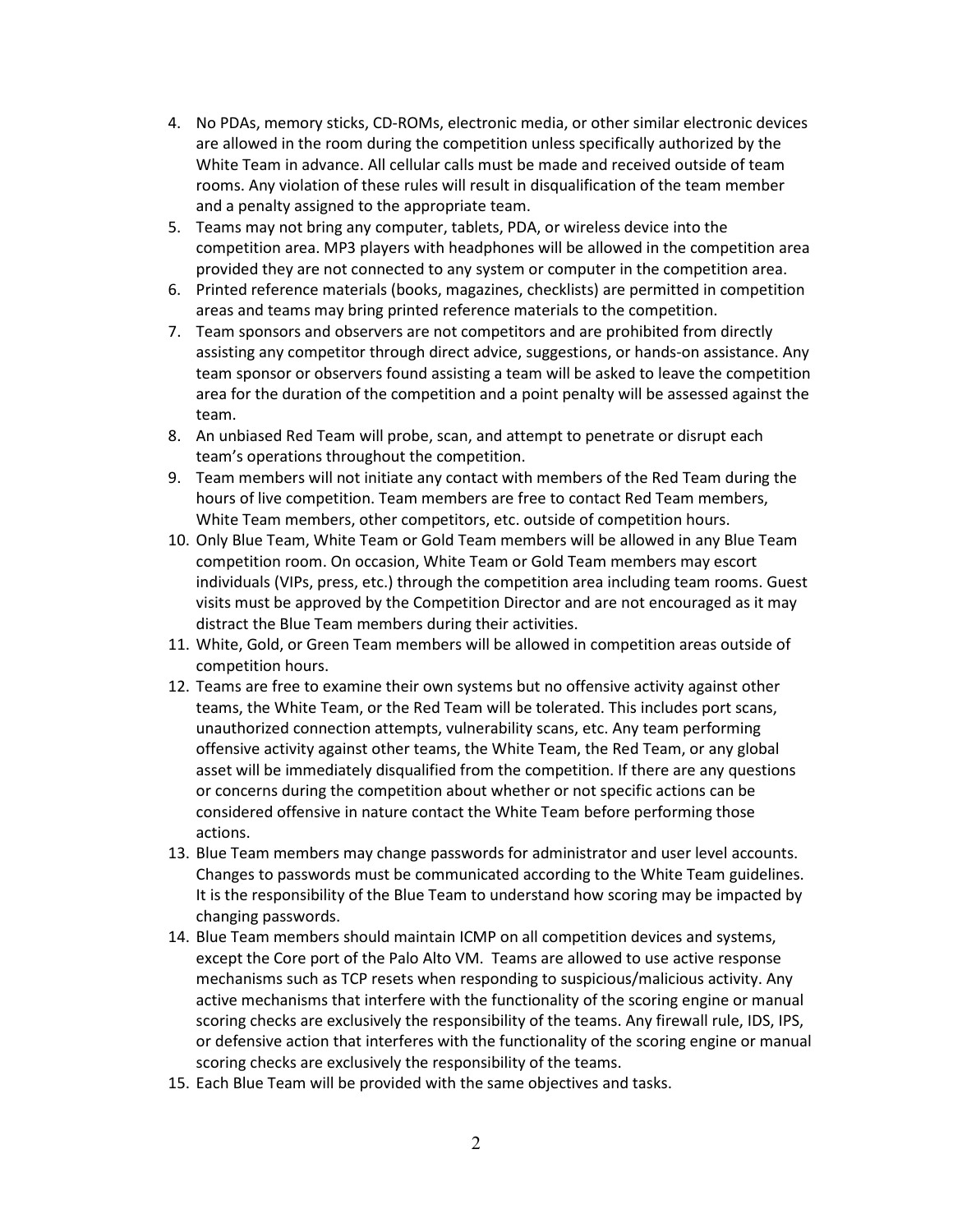- 16. Each Blue Team will be given the same inject scenario at the same time during the course of the competition.
- 17. The White Team is responsible for implementing the scenario events, refereeing, team scoring and tabulation.
- 18. Scoring will be based on keeping required services up, controlling/preventing unauthorized access, and completing business tasks in timely manner that will be provided throughout the competition
- 19. Scores for inject completion and incident reports will be maintained by the White Team, and will not be shared with Blue Team members. Faculty advisors may receive debriefing at the end of the competition. Running totals and comparisons to others teams will not be provided during the competition.
- 20. If a scenario or event arises that may negatively impact the integrity or fairness of any aspect of the competition that was not previously anticipated, it is the final decision and discretion of the Chief Judge to make adjustments in scores, or deploy new policies.

#### <span id="page-13-0"></span>**Competition Rules: Internet Usage**

- 1. Competition systems will have access to the Internet for the purposes of research and downloading patches. A Web Proxy will be in place to limit internet access via the competition system to essential sites as defined by the NCCDC. Internet activity will be monitored.
- 2. Internet activity from the workstation used by a team member must follow local school policies. Internet access during the competition is expected to be appropriate to the event. Any team member viewing inappropriate or unauthorized content will be immediately disqualified from the competition. This includes direct contact with outside sources through AIM/chat/email or any other non-public services. For the purposes of this competition inappropriate content includes pornography or explicit materials, pirated media files or software, sites containing key generators and pirated software, etc. If there are any questions or concerns during the competition about whether or not specific materials are unauthorized contact the White Team immediately.
- 3. Internet resources allowed by the Web Proxy are still subject to the following restriction: no fee must be required to access those resources and access to those resources has not been granted based on a previous purchase or fee. Only resources that could reasonably be available to all teams are permitted.
- 4. Teams have been allowed to build a Github repository with appropriate resources according to published policy. Provided that the respective team Github repository specific url is provided to your respective State Director prior to the event, access to the repository will be included in the Web Proxy.
- 5. All network activity that takes place on the competition network may be logged and is subject to release. Competition officials are not responsible for the security of any personal information, including login credentials that competitors place on the competition network.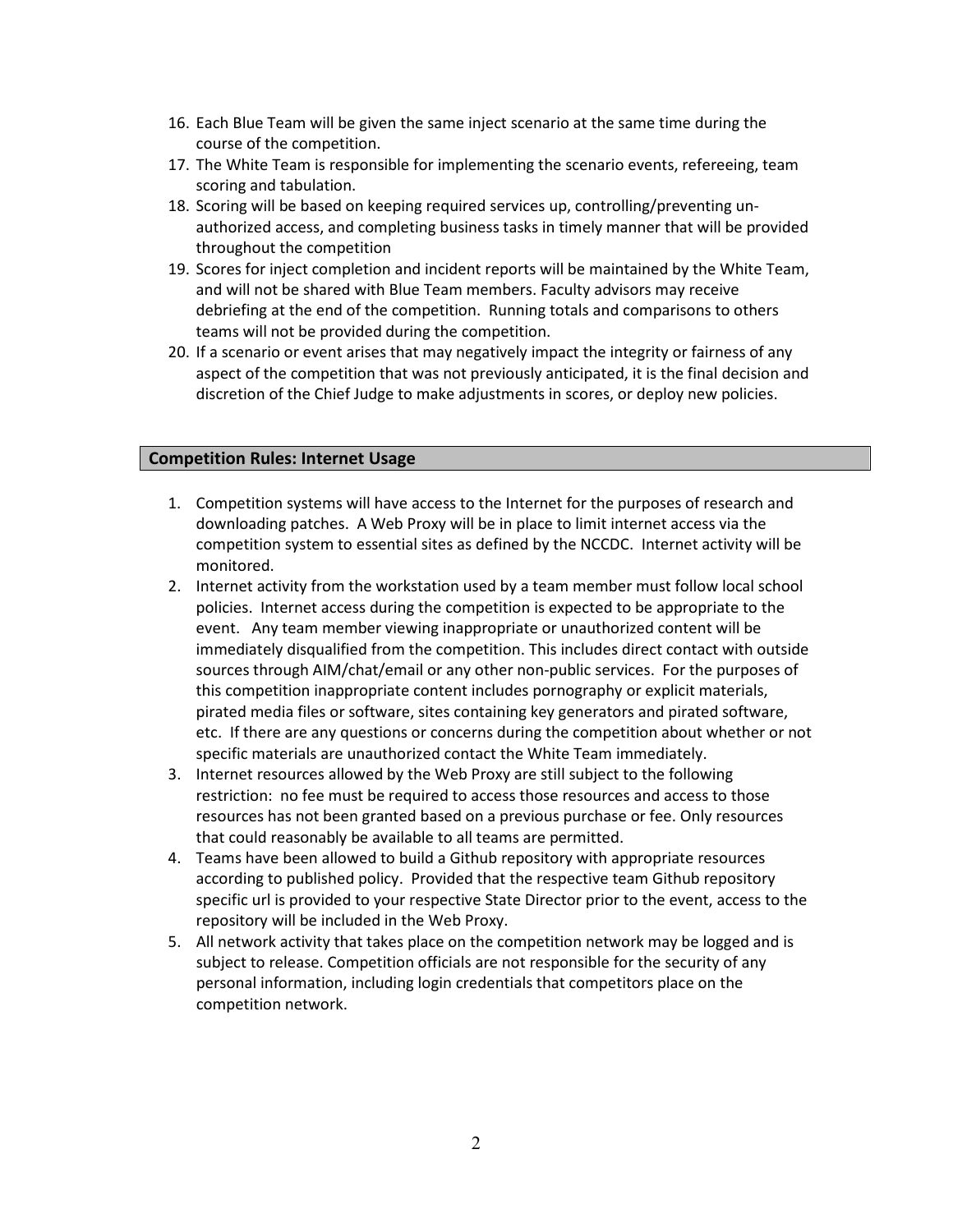#### <span id="page-14-0"></span>**Competition Rules: Scoring**

- 1. Scoring will be based on keeping required services up, controlling/preventing unauthorized access, mitigating vulnerabilities, and completing business tasks that will be provided throughout the competition. Teams accumulate points by successfully completing injects, maintaining services, and by submitting incident reports. Teams lose points by violating service level agreements, usage of recovery services, and successful penetrations by the Red Team.
- 2. Scores will be maintained by the White Team. Individual tracking of services will be available to respective teams during the competition. Blue Team members should use available service tracking reports and internal testing to assess the integrity of their network. Blue Team members should refrain from making direct requests to the White Team for routine service verification.
- 3. Any team action that interrupts the scoring system is exclusively the fault of that team and will result in a lower score. Should any question arise about specific scripts or how they are functioning, the Team Captain should immediately contact the competition officials to address the issue.
- 4. Any team that tampers with or interferes with the scoring or operations of another team's systems will be disqualified.
- 5. Teams are required to provide incident reports for each Red Team incident they detect. Incident reports can be completed as needed throughout the competition and submitted to the White Team. Incident reports must contain a description of what occurred (including source and destination IP addresses, timelines of activity, passwords cracked, etc), a discussion of what was affected, and a remediation plan. The White Team will assess scores for incident report submission based on clarity, thoroughness, and accuracy. The White Team may also, at their discretion, assess negative scores for frivolous, unnecessary, or excessive communication.
- 6. The winner will be based on the highest score obtained during the competition. Point values are broken down as follows:

| 35-50% | Functional services uptime as measured by scoring engine                                                                                       |
|--------|------------------------------------------------------------------------------------------------------------------------------------------------|
| 35-50% | Successful completion of inject scenarios will result in varying points,<br>depending upon the importance or complexity of the inject scenario |
| 10-20% | Incident Response and Red Team Assessment                                                                                                      |

Precise percentage breakdown will be determined by the White Team.

#### <span id="page-14-1"></span>**Functional Services**

Certain services are expected to be operational at all times or as specified throughout the competition. In addition to being up and accepting connections, the services must be functional and serve the intended business purpose. At random intervals, certain services will be tested for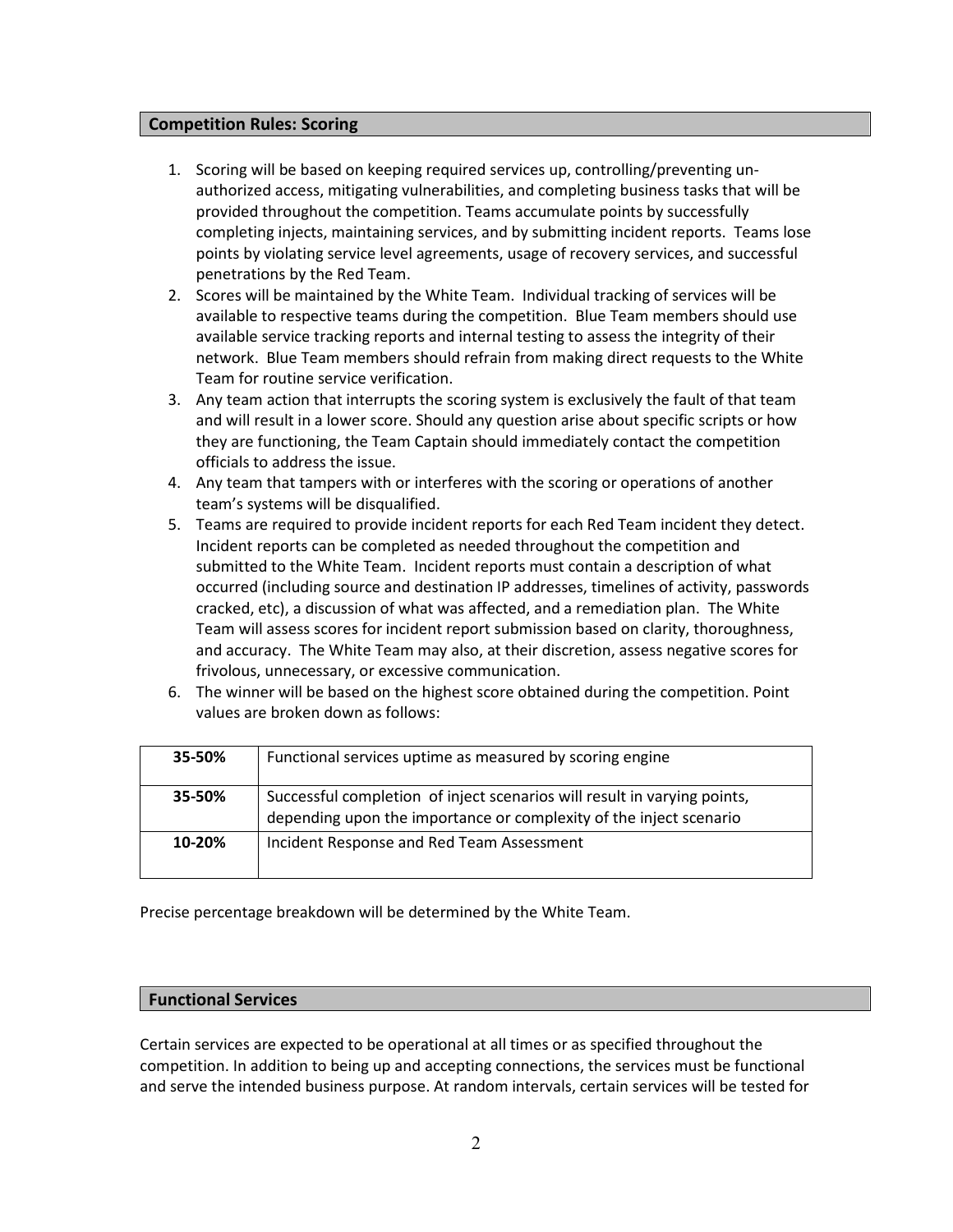function and content where appropriate. Precise services to be scored are configured by the scoring management team, but will be delineated via the ISE/Team Portal.

#### **HTTP**

A request for a specific web page will be made. Once the request is made, the result will be stored in a file and compared to the expected result. The returned page must match the expected content for points to be awarded.

#### **HTTPS**

A request for a page over SSL will be made. Again, the request will be made, the result stored in a file, and the result compared to the expected result. The returned page needs to match the expected file for points to be awarded.

#### **SMTP**

Email will be sent and received through a valid email account via SMTP. This will simulate an employee in the field using their email. Each successful test of email functionality will be awarded points.

#### **POP3**

POP3 connections will be performed against the system using usernames from Active Directory. Once connected a series of commands will be run and the output examined. Correct responses will be awarded points.

#### **DNS**

DNS lookups will be performed against the DNS server. Each successfully served request will be awarded points.

#### <span id="page-15-0"></span>**Business Tasks**

Throughout the competition, each team will be presented with identical business tasks. Points will be awarded based upon successful completion of each business task. Tasks will vary in nature and points will be weighted based upon the difficulty and time sensitivity of the assignment. Tasks may contain multiple parts with point values assigned to each specific part of the tasking. Each business task may have an indication of relative importance or value assigned and a specific time period in which the assignment must be completed. Business tasks may involve modification or addition of services.

#### <span id="page-15-1"></span>**Questions and Disputes**

- 1. Team captains are encouraged to work with the local site judge and contest staff to resolve any questions or disputes regarding the rules of the competition or scoring methods before the competition begins. Protests by any team will be presented by the Team Captain to the competition officials as soon as possible. Competition Gold Team officials will be the final arbitrators for any protests or questions arising before, during, or after the competition and rulings by the competition officials are final.
- 2. In the event of an individual disqualification, that team member must leave the competition area immediately upon notification of disqualification and must not re-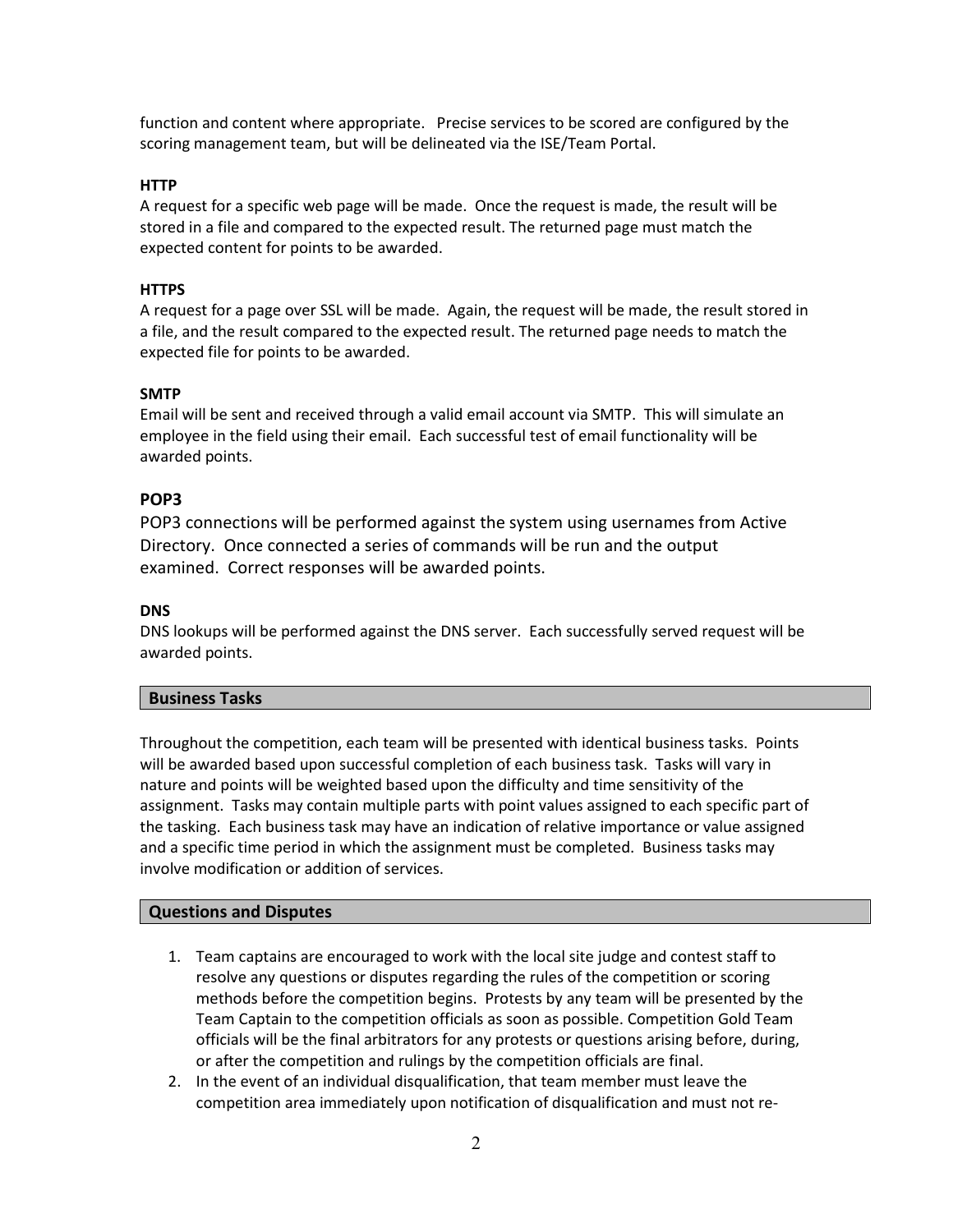enter the competition area at any time. Disqualified individuals are also ineligible for individual awards or team trophies.

3. In the event of a team disqualification, the entire team must leave the competition area immediately upon notice of disqualification and is ineligible for any individual or team award.

#### <span id="page-16-0"></span>**Aftermath**

Members of the MWCCDC Consortium, Gold, White, Red, and Green Teams strive to make the CCDC Qualifier enriching experiences. All management and administrative teams are open to feedback and suggestions for improvement after the completion of the competition. This may include areas of concern or dissatisfaction.

Whether feedback is positive or negative, participants are forbidden from publishing, posting on the internet, or publicly communicating details of the competition other than what is available at www.cssia.org/mwccdc. They are also forbidden from publishing, posting on the internet, or publicly communicating assessments of the State CCDC, nor assessments of the performance of any team, nor speculations concerning different possible outcomes. Institutions that fail to adhere to this rule may be refused participation in future competitions.

Institutions may publish, post on the internet, or publicly communicate news stories of a general nature about the CCDC Qualifier, and may also enumerate participating teams and winners.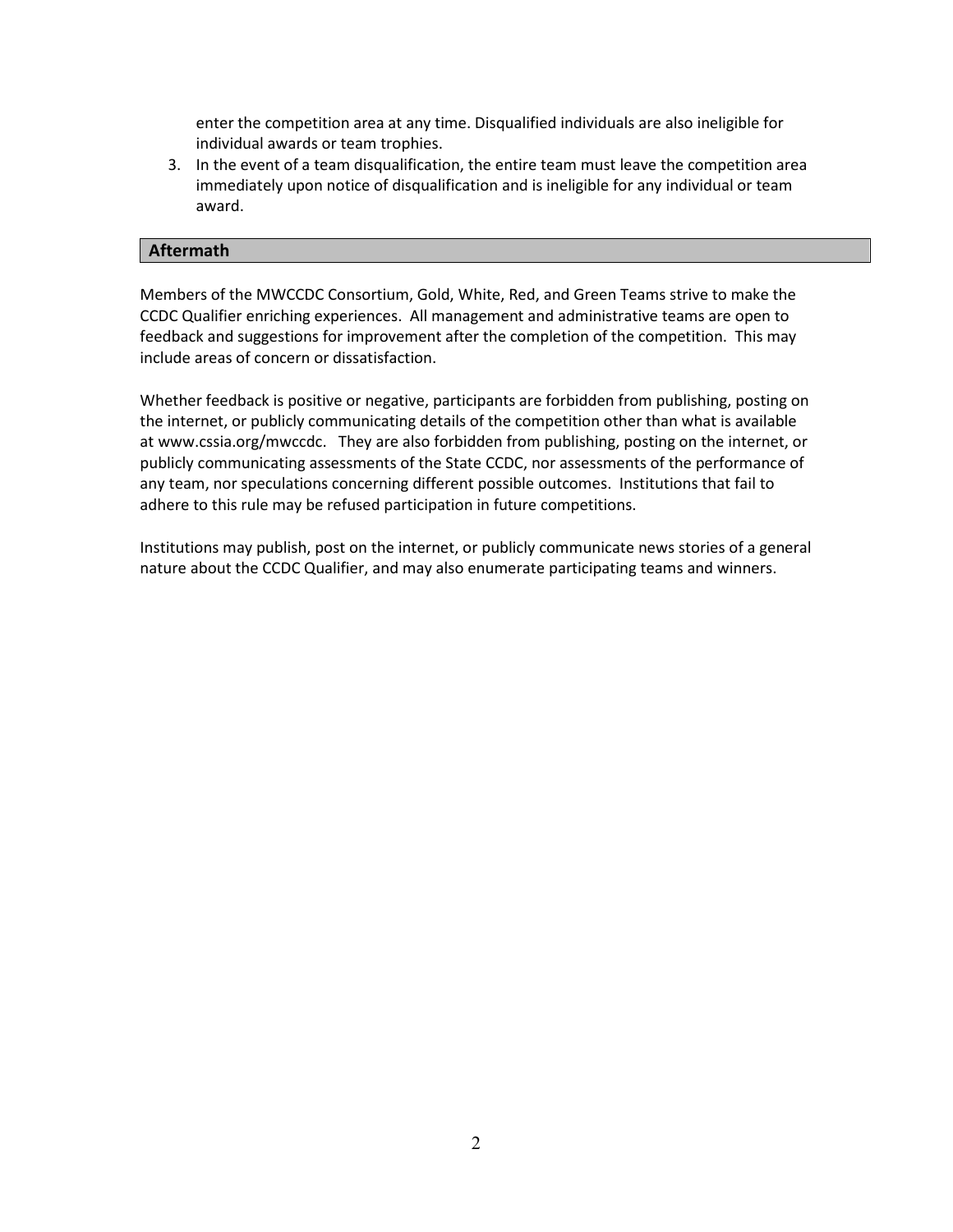<span id="page-17-0"></span>

- Teams have access to 10 VMs 7 serves, 2 workstations, and the Palo Alto firewall.
- All servers, workstations, and Palo Alto firewall are virtual machines under the management of NETLAB<sup>+™</sup> VE.
- Teams do not have access to the underlying layer 2 switch.
- The firewall shown in the topology is a Palo Alto VM, version 8.0.0, which is licensed by Palo Alto.

You can access the Palo Alto VM either directly, which yields a command window, or via a browser 172.20.242.150 from any of the User LAN VMs. The PA user/password are,

admin/changeme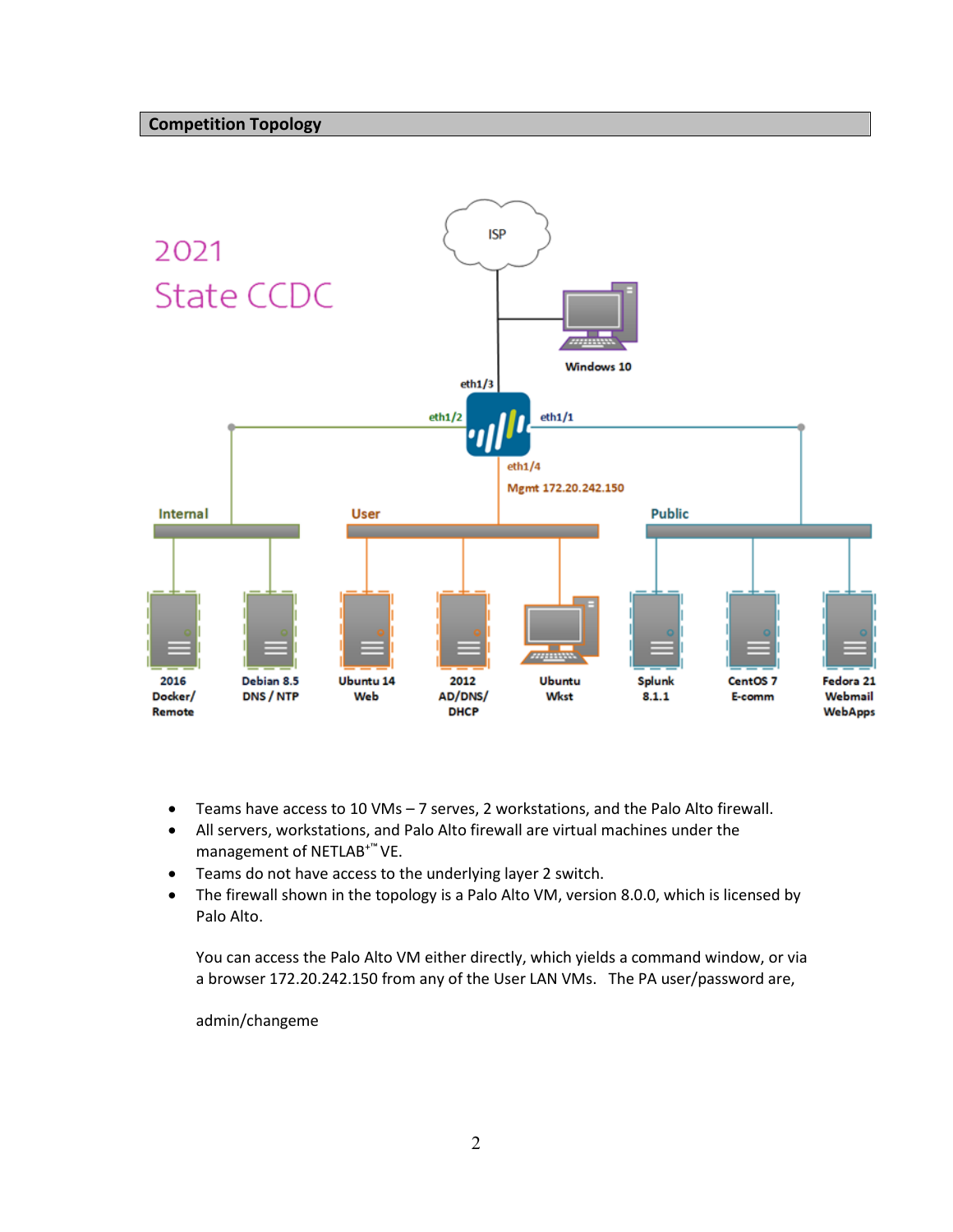• Each team has the following Palo Alto internal addresses:

| Internal, $e1/2$ | 172.20.240.254/24 |
|------------------|-------------------|
| User, $e1/4$     | 172.20.242.254/24 |
| Public, e1/1     | 172.20.241.254/24 |

• Core IP addresses are the following:

|                | Palo Alto e1/3   | Core connection to |                  |
|----------------|------------------|--------------------|------------------|
| Team           | Outbound to Core | Palo Alto          | "Public" IP pool |
| $\mathbf{1}$   | 172.31.21.2/29   | 172.31.21.1        | 172.25.21.0/24   |
| $\mathcal{P}$  | 172.31.22.2/29   | 172.31.22.1        | 172.25.22.0/24   |
| 3              | 172.31.23.2/29   | 172.31.23.1        | 172.25.23.0/24   |
| 4              | 172.31.24.2/29   | 172.31.24.1        | 172.25.24.0/24   |
| 5              | 172.31.25.2/29   | 172.31.25.1        | 172.25.25.0/24   |
| 6              | 172.31.26.2/29   | 172.31.26.1        | 172.25.26.0/24   |
| $\overline{7}$ | 172.31.27.2/29   | 172.31.27.1        | 172.25.27.0/24   |
| 8              | 172.31.28.2/29   | 172.31.28.1        | 172.25.28.0/24   |
| 9              | 172.31.29.2/29   | 172.31.29.1        | 172.25.29.0/24   |
| 10             | 172.31.30.2/29   | 172.31.30.1        | 172.25.30.0/24   |
| 11             | 172.31.31.2/29   | 172.31.31.1        | 172.25.31.0/24   |
| 12             | 172.31.32.2/29   | 172.31.32.1        | 172.25.32.0/24   |
| 13             | 172.31.33.2/29   | 172.31.33.1        | 172.25.33.0/24   |
| 14             | 172.31.34.2/29   | 172.31.34.1        | 172.25.34.0/24   |
| 15             | 172.31.35.2/29   | 172.31.35.1        | 172.25.35.0/24   |
| 16             | 172.31.36.2/29   | 172.31.36.1        | 172.25.36.0/24   |
| 17             | 172.31.37.2/29   | 172.31.37.1        | 172.25.37.0/24   |
| 18             | 172.31.38.2/29   | 172.31.38.1        | 172.25.38.0/24   |
| 19             | 172.31.39.2/29   | 172.31.39.1        | 172.25.39.0/24   |
| 20             | 172.31.40.2/29   | 172.31.40.1        | 172.25.40.0/24   |

#### • VM data are as follows:

|                    | <b>Version</b> | IΡ            | <i><b>Username</b></i> | Password    |
|--------------------|----------------|---------------|------------------------|-------------|
| INTERNAL           |                |               |                        |             |
| 2016 Docker/Remote | Srvr 2016 Std  | 172 20 240 10 | administrator          | Changeme123 |
|                    | Debian 8.5     | 172.20.240.20 | root                   | changeme    |
| Debian 8.5 DNS/NTP |                |               | sysadmin               | changeme    |

| USER             |                      |                |               |             |  |  |  |  |
|------------------|----------------------|----------------|---------------|-------------|--|--|--|--|
| Ubuntu 14 Web    | Ubuntu 14.04.2       | 172.20.242.10  | sysadmin      | changeme    |  |  |  |  |
| 2012 AD/DNS/DHCP | Srvr 2012 Std        | 172.20.242.200 | administrator | Password123 |  |  |  |  |
| Ubuntu Wkst      | Ubuntu Desktop 12.04 | <b>DHCP</b>    | sysadmin      | changeme    |  |  |  |  |

#### **PUBLIC**

| Windows 10                | Windows 10          | 172.31.xx.5    | minion         | kingbob      |  |
|---------------------------|---------------------|----------------|----------------|--------------|--|
|                           |                     |                |                |              |  |
| Palo Alto                 | <b>PAN OS 8.0.0</b> | 172.20.242.150 | admin          | changeme     |  |
|                           |                     |                |                |              |  |
| Fedora 21 Webmail/WebApps | Fedora 21           | 172.20.241.40  | root           | !Password123 |  |
|                           |                     |                | sysadmin       | changeme     |  |
| CentOS 7 E-comm           | CentOS <sub>7</sub> | 172 20 241 30  | root           | changeme     |  |
|                           |                     |                | admin (Web UI) | changeme     |  |
| Splunk                    | 8.1.1               | 172.20.241.20  | root           | changemenow  |  |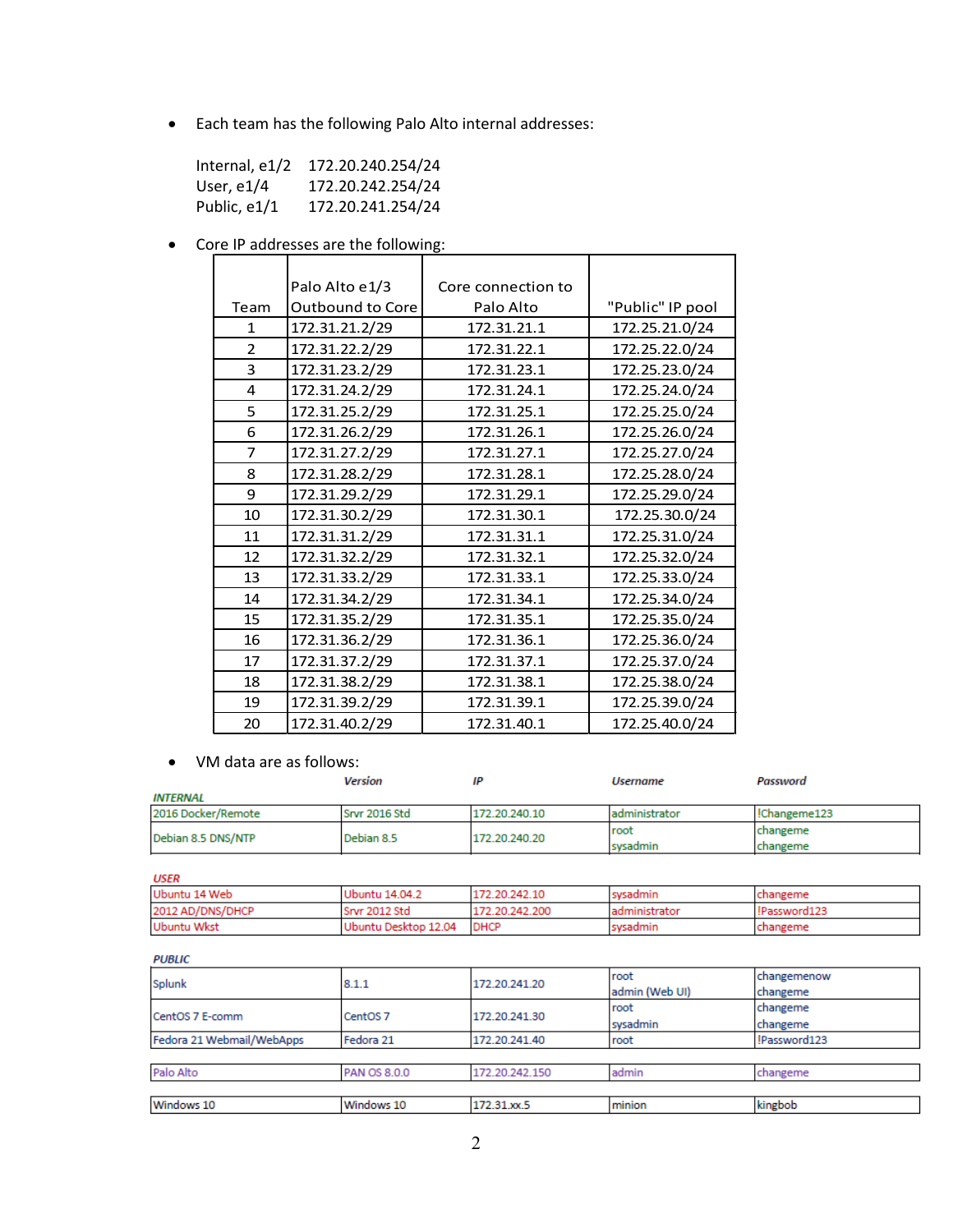This table is accessible on the topology tab of NETLAB+™ VE, via the "Content" upper left.

Specific NAT translations are as follows:

| <b>INTERNAL</b>           | Local IP       | 'Public' IP        |
|---------------------------|----------------|--------------------|
| Docker/Remote             | 172.20.240.10  | 172.25.20+team#.97 |
| Debian 8.5 DNS/NTP        | 172.20.240.20  | 172.25.20+team#.20 |
|                           |                |                    |
| <b>USER</b>               |                |                    |
| Ubuntu 14 Web             | 172.20.242.10  | 172.25.20+team#.23 |
| 2012 AD/DNS/DHCP          | 172.20.242.200 | 172.25.20+team#.27 |
| Ubuntu Wkst               | dynamic        | dynamic            |
|                           |                |                    |
| <b>PUBLIC</b>             |                |                    |
| Splunk                    | 172.20.241.20  | 172.25.20+team#.9  |
| CentOS 7 E-Comm           | 172.20.241.30  | 172.25.20+team#.11 |
| Fedora 21 Webmail/WebApps | 172.20.241.40  | 172.25.20+team#.39 |

- Teams should be attentive to monitor inject requests and notifications via the Team Portal/ISE.
- Red Team activity will be active throughout the event. At no time will the Red Team have access outside the Cyber Stadium perimeter. Neither will the Red Team be given direct access to any Team network directly via the NDG NETLAB+™ VE system.
- Each Blue Team network will be monitored by a scoring system operating within the remote network. An indication of services, as viewed by the indigenous scoring engine, will be made available to each Blue Team via the Team Portal/ISE.
- **While every effort is made to provide a stable and well defined competition topology, it is subject to change and /or modification as decided by the CCDC Competition Director.**